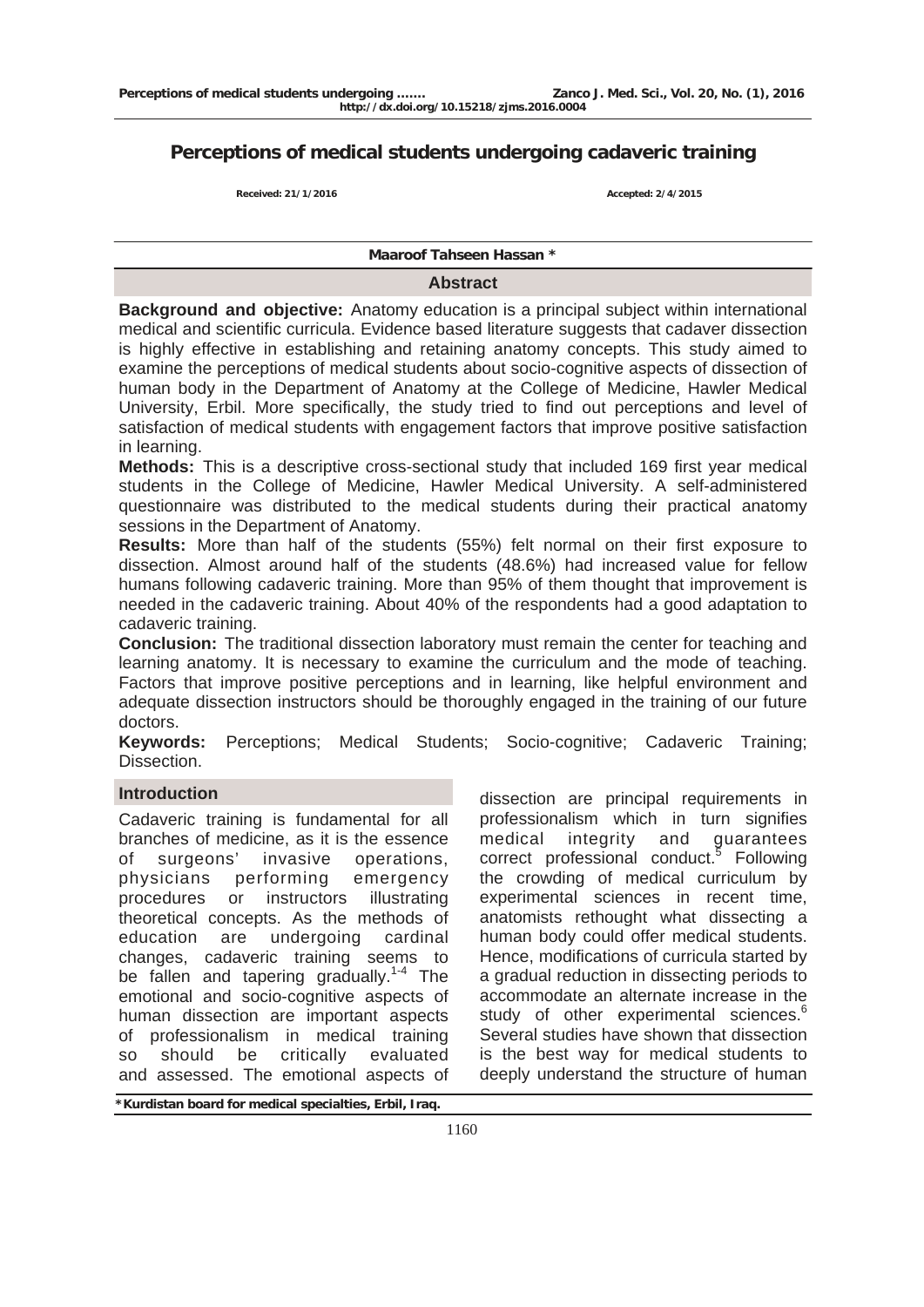body which makes learning interesting and introduces them to emergency procedures. Having more cadavers reduces the number of students per group and encourages teamwork, familiarization of the body, application of practical skills, integration of theory and practice, preparation for clinical work, and acknowledgement of the status of dissection within the history of medicine.<sup>7-8</sup> The teaching methods adopted are largely based on an institution's internal policies, available resources and individual perceptions. Lack of unified view on a common curriculum has resulted in numerous new curricula to be introduced in institutions, without any prior audit or validation.<sup>9</sup> Considering the necessity of dissection to medical training, various ideas have revived attention to the emotional experience of dissection and provoked a renewed discussion about the relationship between the affective components of learning anatomy and the professional formation of future doctors.<sup>5</sup> Advanced digital teaching methods provide excellent opportunities for prospective concepts and provide an understanding of difficult areas.<sup>10-11</sup> Computerized programs, in addition to decreased cost and labor, allow a sequence of pictures to build up in a very short periods and is reversible and repeatable. Despite these added advantages, computer-generated models are lacking in the variations and pathology of a real human body.<sup>12</sup> Neglecting of the cadaveric training may yield a generation of "incompetent anatomists and healthcare professionals, leaving patients to face severe consequence".<sup>3</sup> Meanwhile, when the modern learners seem to be turning away from dissection towards technology; students and general public still have high regard for the cadaver dissection. A significant majority of the students believe that dissection is very important for understanding of details of anatomy because other methods like computerized learning and palatinate cadavers will not represent the real image of dissected cadaver, making learning interesting and

introducing them to emergency procedures.<sup>7-8,13</sup> However, there are some clear drawbacks of dissection as would be part of any other tool. Physical manipulation of cadavers to obtain diverse viewpoints is usually boring and often, impossible. The active efforts required to reveal structural details can be tardy for students as well as teachers at times, especially when there are students overload and time restrictions. Reduced numbers of "qualified" anatomy instructors,14 health risks associated with dead bodies,<sup>15-16</sup> extended formalin exposures,<sup>17</sup> and decreased availability of bodies<sup>18</sup> and ethical issues<sup>19</sup> have played directly upon the dissection. Dissection is essentially a one way process and "what has been done cannot be undone". It prevents reconstruction of the structures once they have been cut. Furthermore, ethical and emotional biases and tiresome legal procedures have made it difficult to obtain sufficient human bodies to meet the rising cadaver-student ratio. Student contact with cadavers is important in order to enhance communication and teamwork and may also increase the likelihood of cognitive permanence of anatomical data.<sup>20-21</sup> The aim of this study was to examine the perceptions of medical students about socio-cognitive aspects of dissection of human body in the Department of Anatomy at the College of Medicine, Hawler Medical University, Erbil. More specifically, the study tried to recognize the emotional and cognitive aspects of dissection in terms of students' adaptation to cadaveric training and feeling about fellow humans, to find out the level of satisfaction of medical students in learning and to find out the engagement factors that improve positive satisfaction in learning, like adequate dissection instructors, use of models and computer assisted learning, and provision of more cadavers.

### **Methods**

**Design, setting and time of the study:**  This cross-sectional descriptive study was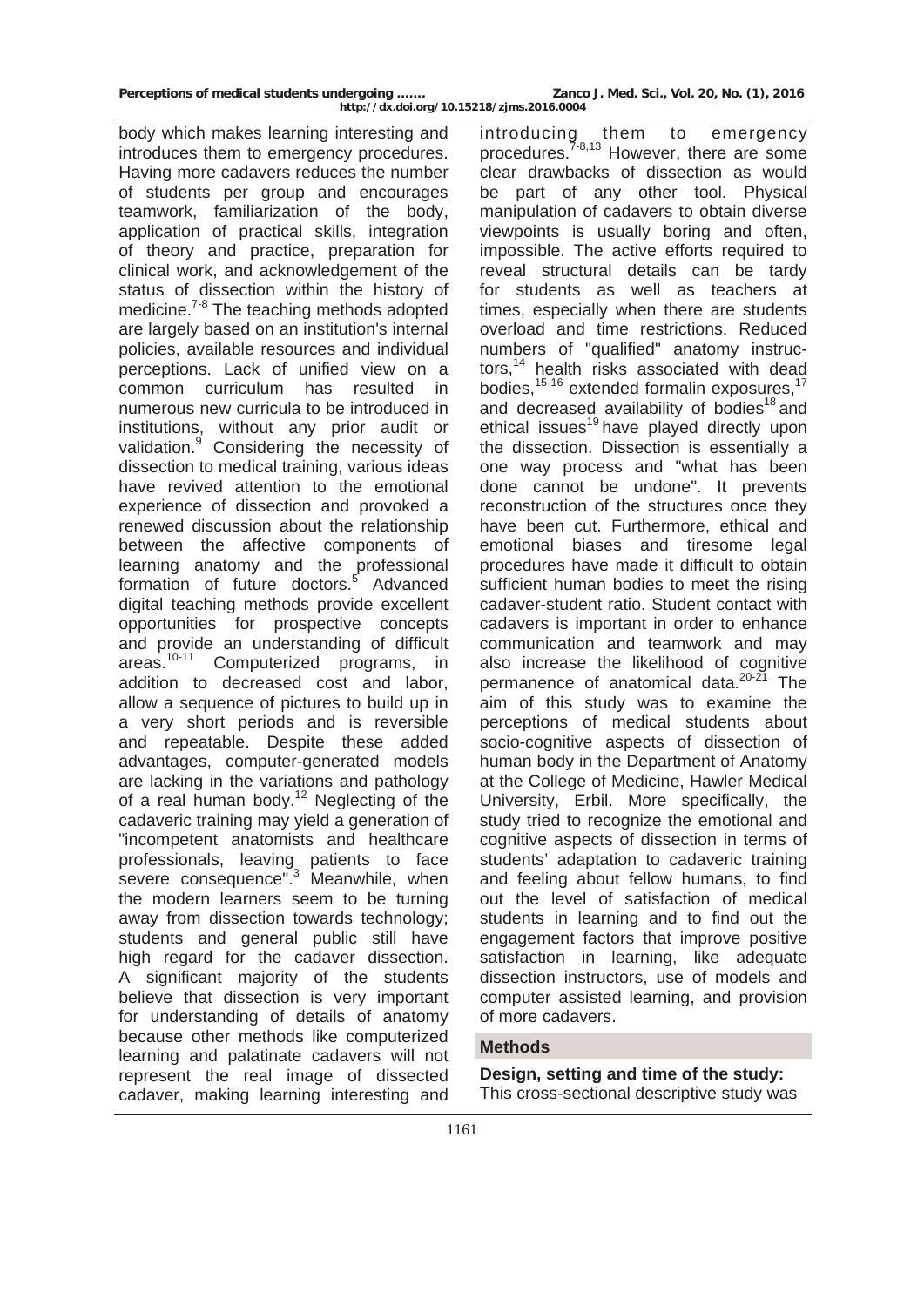carried out in Erbil city. It was conducted during February to June 2014.

#### **Sample size and sample selection:**

The total number of first year students of the academic year 2013-2014 was 169 students. This study aimed to include all first year medical students who agreed to participate in the study voluntarily.

### **Questionnaires:**

A modified self-administered questionnaire in English language was designed and distributed to medical students during their practical anatomy session in the Department of Anatomy<sup>6</sup> (Annex 1).

#### **Data entry and analysis:**

The statistical package for the social science (version 19.1) was used for data entry and analysis. Appropriate statistical tests for both categorical and numerical variables were used.

#### **Ethical Consideration:**

The participation in this study was voluntarily and informed consents were taken from those who participated. The anonymity of the participants has been preserved. The research protocol was reviewed and approved by the Scientific and Ethical Committee of Kurdistan Board for Medical Specialties.

#### **Results**

A total of 146 students responded to the questionnaire (response rate 86%); 66 males (45.2%) and 80 females (54.8%) with age less than 20 years old constitutes the majority age group (76%). Regarding feelings of the students on their first exposure to dissection; about half of them felt normal (55%) as shown in Table 1. Regarding how cadaveric training has changed their perception about their fellow humans, nearly half of the students (48.6%) had increased value for fellow humans, while about one third (28.8%) felt no effect (Table 2). On whether they needed improvement in their cadaveric training or not, 95.2% of them said "Yes" while 4.8% said "No" (Table 3).

**Table 1:** Summary of report of feeling after first experience.

| $\tilde{\phantom{a}}$    |                  |       |
|--------------------------|------------------|-------|
| <b>Report of feeling</b> | <b>Frequency</b> | (%)   |
| Excited/Fulfilled        | 26               | 17.8  |
| Normal                   | 80               | 54.8  |
| <b>Discomfort</b>        | 21               | 14.4  |
| Scared                   | 11               | 7.5   |
| Life is undervalued      | 8                | 5.5   |
| Total                    | 146              | 100.0 |

**Table 2:** Summary of perception of feeling about fellow humans.

| <b>Perception</b>                 | <b>Frequency</b> | (9/0) |
|-----------------------------------|------------------|-------|
| Humans are learning instruments   | 24               | 16.4  |
| Humans should be more appreciated | 71               | 48.6  |
| Humans are like animals           | 8                | 5.5   |
| No effect                         | 42               | 28.8  |
| No suggestion                     |                  | 0.7   |
| Total                             | 146              | 100.0 |

**Table 3:** Students perception on improvement of cadaveric training.

| Do you need improvement in cadaveric training? | <b>Frequency</b> | (%)   |
|------------------------------------------------|------------------|-------|
| Yes                                            | 139              | 95.2  |
| N <sub>0</sub>                                 |                  | 4.8   |
| Total                                          | 146              | 100.0 |
|                                                |                  |       |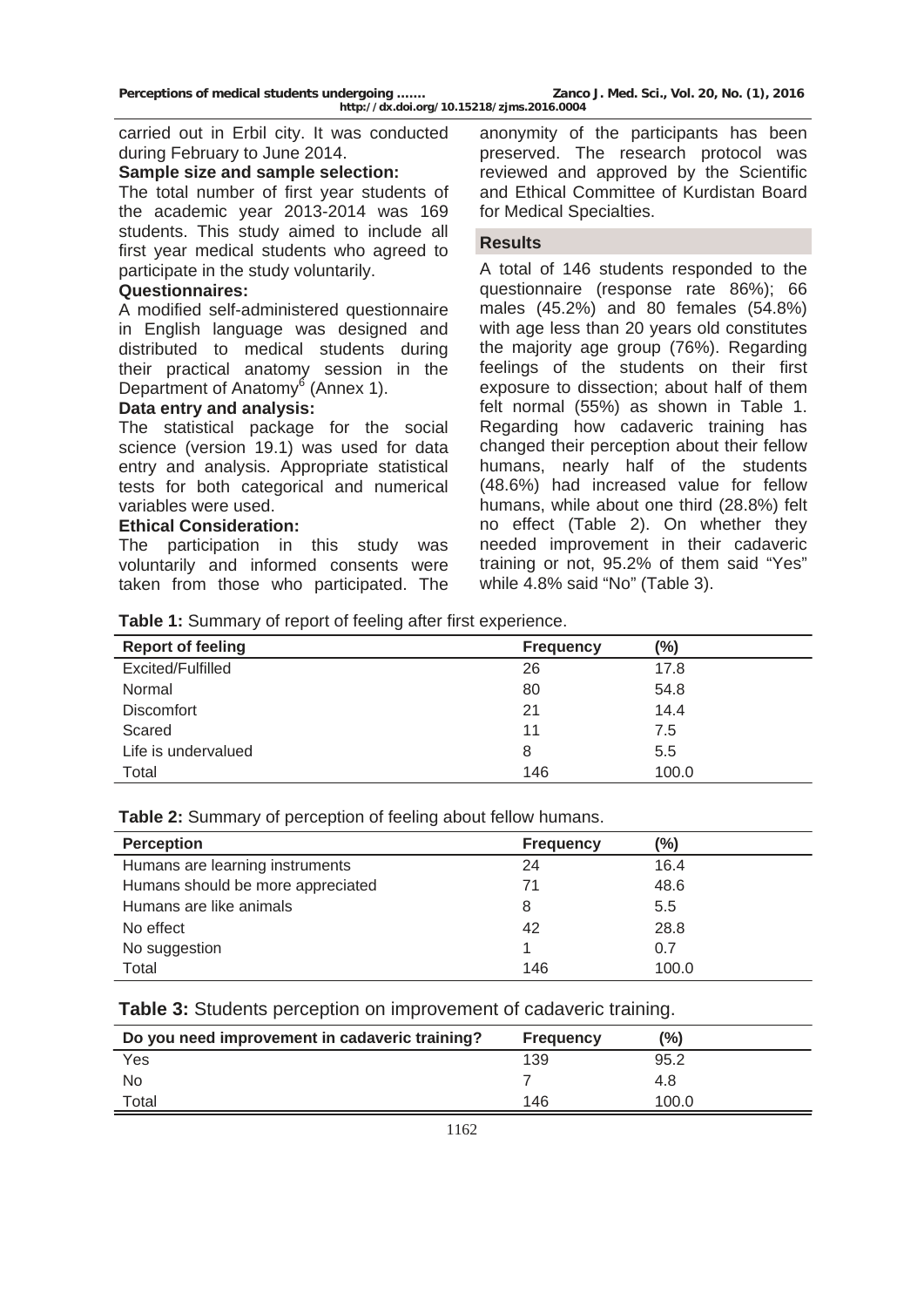| Perceptions of medical students undergoing | Zanco J. Med. Sci., Vol. 20, No. (1), 2016 |
|--------------------------------------------|--------------------------------------------|
| http://dx.doi.org/10.15218/zjms.2016.0004  |                                            |

Suggestions on what the authorities should do to improve training are summarized in Table 4. Table 5 shows that 59 (40.4%) of the respondents had a fairly good adaptation rate to cadaveric training, while only 14 (9.6%) of them had a very poor adaptation rate to cadaveric dissection.

#### **Discussion**

Teaching of human anatomy is undergoing a major refurbish worldwide.<sup>3,22</sup> A cadaver dissection laboratory allows the first visual and tactile experience of "human body and life" for aspiring future physicians. $^{23}$ Dissection prepares the medical students to confidently face the picture of death that is so important in treating life. There is no "short cut" way around it. As stated by Granger, "the cadaver provides an appreciation of human life through an understanding of death and dying".<sup>24</sup> Three -dimensional visualization has the most significant impact on the teaching and learning of gross anatomy and since times immemorial, the main source of haptic three-dimensional learning has been cadaver dissection. It allows students a first-hand access to the actual structures and three dimensional spatial relationships of the body.<sup>12</sup> The experience of cutting through various layers of the body to discover clinically vital structures is un-parallel. The anxiety level of the students to cadaveric training was quite low, which is noted in the high percentage of the students (54.8%) who were not affected by their first experience of dissection in contrast to a Nigerian study which showed that a high anxiety level among the students  $(36\% \text{ excited})$ .<sup>6</sup> This represents large fractions that have totally conditioned their minds towards the type of training required in the medical school. About one-fifth (17.8%) of the students felt excited on their first experience probably established by their senior colleagues thereby making most of them ready to an extent to face cadaveric training. The

**Table 4:** Summary of suggestions for improvement in cadaveric training.

| <b>Suggestions</b>                                                 | <b>Frequency</b> | $(\%)$ |
|--------------------------------------------------------------------|------------------|--------|
| Provision of more cadavers                                         | 42               | 30     |
| Conducive learning environment and employing more<br>demonstrators | 40               | 29     |
| Use of models and Computer assisted learning                       | 25               | 18     |
| Improve on preservation techniques                                 | 21               | 15     |
| No suggestion                                                      | 12               |        |

**Table 5:** Adaptation rate of the students to cadaveric training.

| <b>Rating</b> | <b>Frequency</b> | $(\% )$ |
|---------------|------------------|---------|
| Excellent     | 26               | 17.8    |
| Fairly good   | 59               | 40.4    |
| Poor          | 34               | 23.3    |
| Very poor     | 14               | 9.6     |
| I don't know  | 13               | 8.9     |
| Total         | 146              | 100.0   |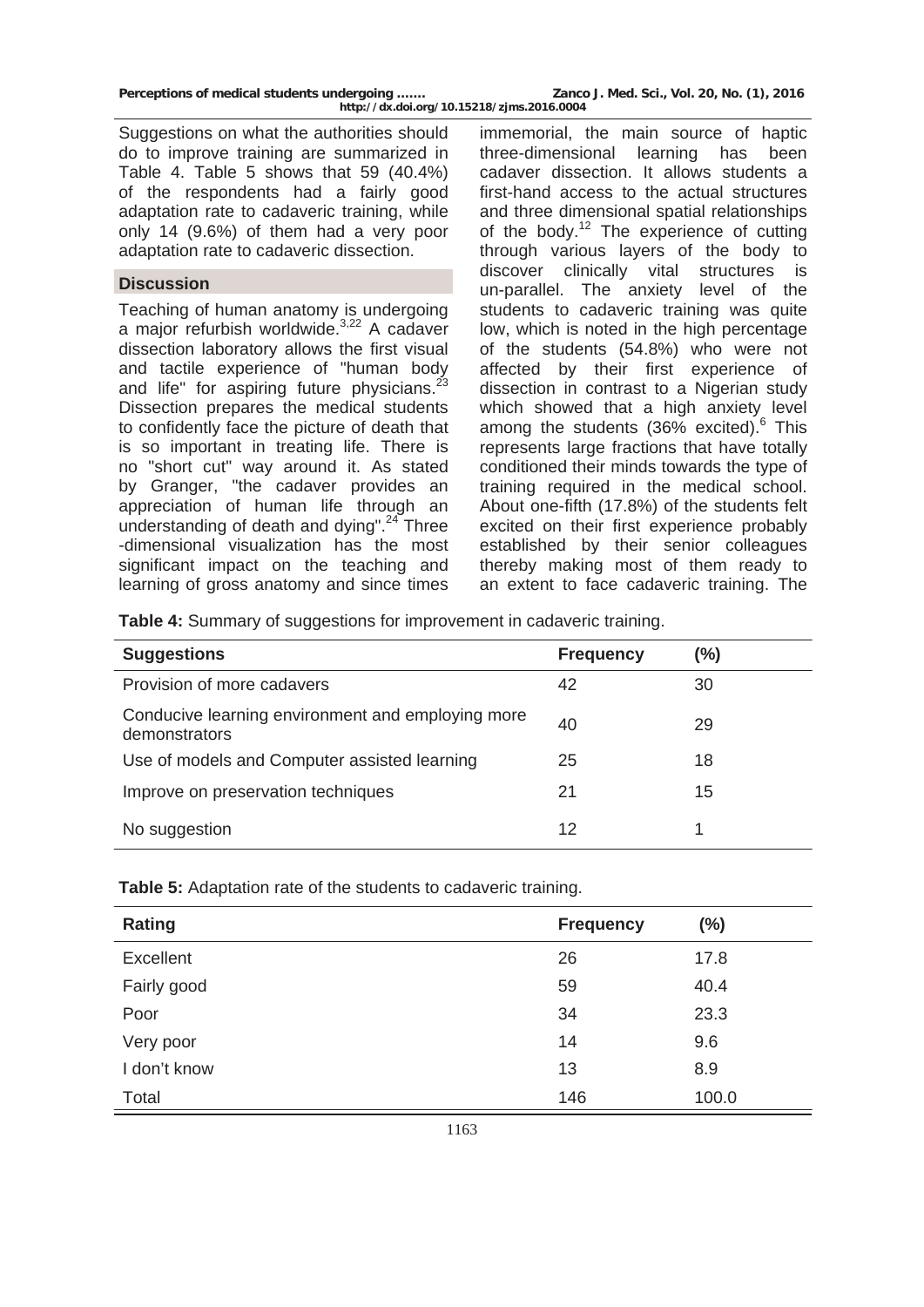| Perceptions of medical students undergoing | Zanco J. Med. Sci., Vol. 20, No. (1), 2016 |
|--------------------------------------------|--------------------------------------------|
| http://dx.doi.org/10.15218/zjms.2016.0004  |                                            |

discomfort felt by the small percentage (14.4%) of respondents could be attributed to the irritating smell of the fixatives used and the seemingly unfriendly environment.<sup>6</sup> Only 5.5% were induced by their sight to think that life is undervalued through dissection at that initial stage and may not have evaluated the importance of dissection in their training. On whether cadaveric training has affected the way they perceive humanity and life, 48.6% of the study participants were of the opinion that dissection has increased their value for life. This is important in the recent arguments on certain ethical and professional issues like criminal abortion, mercy killing etc, 5.5% felt that dissection made them look at humans as special animals and 16.4% felt that every human is a potential instrument of anatomical learning. However, such perceptions could negatively impact on some ethical and medico-legal considerations whereby patients are taken as learning apparatus for acquisition of medical knowledge. About 60% of the students thought that there is a need for improvement in cadaveric training. This figure is less than the figure of a study conducted in Nigeria which revealed that 90% of the students think that improvement is needed in their training. $6$  This could be attributed to the fact that our students have low knowledge about the new techniques which have been newly introduced in this discipline. The greater percentage of the students (30%) suggested providing more cadavers to improve training. This suggestion conforms to another study which noted that more cadavers reduce number of students per group and encourages teamwork, respect for the body, familiarization of the body, application of practical skills, integration of theory and practice, preparation for clinical work, and acknowledgement of the status of dissection within the history of medicine.<sup>6,8</sup> A high percentage of the students (29%) suggested improved comfort within the dissecting environment with the provision of room furnishings like

air-conditioners, odor control agents and employment of more instructors for guidance during dissection. More students still prefer the use of cadavers (30%) to outright use of models and computer assisted learning (18%) in their training. Therefore, constant inculcation, directions and redirections should be encouraged during orientation and reorientation programs for the prime values of life to be sustained in anatomy and medicine. About 15% of the students suggested improvements in preservation techniques used on the cadavers by provision of extra-large preservation tanks to avoid compression of the stored cadavers and if possible, using less irritating fixatives and voiding the purchase of battered bodies can help sustain preserved bodies, as these bodies are near decay before they are brought to the medical schools for use. The students self-rating on adaptation rate were encouraging and 40.4% adapted fairly well while 17.8% felt they adapted excellently. The rest felt they had poor and very poor adapting abilities/skills and may be related to the level of student attrition. This study was conducted in only one medical school. The sample size may appear small and may not be generalized to all medical schools in Kurdistan. Nevertheless, the study center mirrors a typical Kurdistan setting and as such measures recommended here should be applied to all schools. Future research directions include the impact of the cognitive and affective aspects of students' responses to dissection on their academic performances and post-graduate aspirations.

### **Conclusion**

The dissected cadaver remains the most preferred means of presenting anatomy compared to the use of models and computer assisted learning. Most of the students are found to have good adaptation rate for the cadaveric training with low anxiety toward cadaver. Provision of more cadavers and a better preservation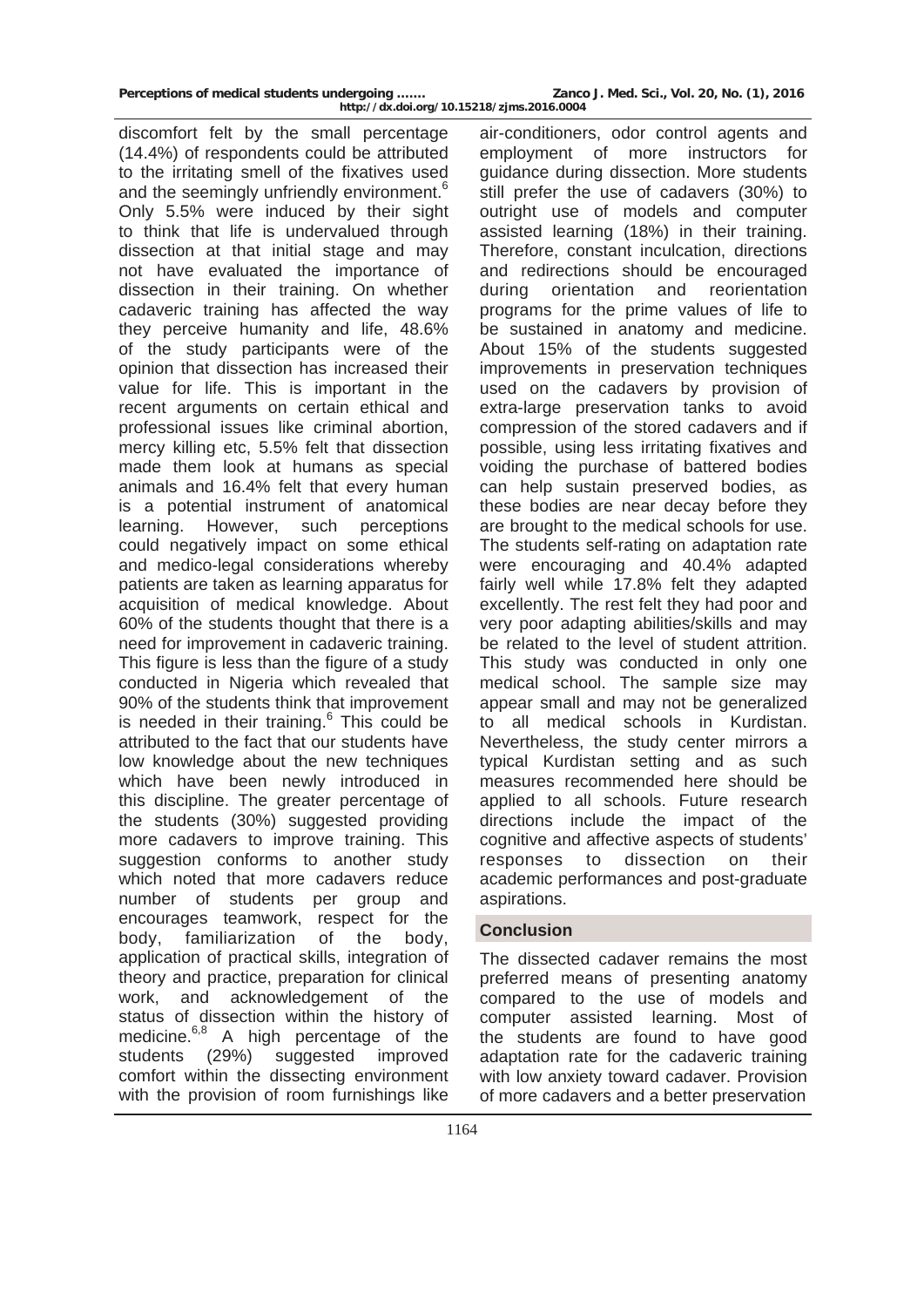are the major factors that improve student's satisfaction. In Iraq and most developing countries, there has been a steady fight to increase funding in universities. Therefore, medical schools should seek funding to help alleviate the physical and infrastructural problems that handicap training in anatomy. Such funds should be used to provide more cadavers, employ more instructors, provide modern computer assisted learning processes to supplement dissection and initiate small group, problem based learning that ultimately improves training quality of our future healers and teachers. Dissection can also be used as an opportunity for independent, self-directed learning where student groups can voluntarily dissect at their own convenient times. This innovative approach will help to overcome the student overload and time constraint issues.

### **Conflicts of interest**

The author reports no conflicts of interest.

## **References**

- 1. Bergman EM, Prince KJ, Drukker J, van der Vleuten CP, Scherpbier AJ. How much anatomy is enough? Anat Sci Ed 2008; 1(4):184-8.
- 2. Darda DM. Observations by a university anatomy teacher and a suggestion for curricular change: integrative anatomy for undergraduates. Anat Sci Ed 2010; 3 (2):73-6.
- 3. Sugand K, Abrahams P, Khurana A. The anatomy of anatomy: a review for its modernization. Anat Sci Ed 2010; 3 (2):83-93.
- 4. Turney BW. Anatomy in a modern medical curriculum. Ann R Coll Surg Engl 2007; 89(2):104-7.
- 5. Warner JH, Rizzolo LJ. Anatomical instruction and training for professionalism from the 19th to the 21st centuries. Clin Anat. [Online] 2006 [Cited 2014 Feb 2]; 19(5):403-14. Available from: <http://onlinelibrary.wiley.com>.
- 6. Egwu OA, Ugwu AC, Eteudo AN, Ewunonu EO, Njoku CO. Perceptions of

 medical students undergoing cadaveric training: a socio-cognitive perspective. Internet Journal of Medical Update [Online] 2008 Jul-Dec [Accessed 2014 Feb 3]; 3(2):8-12. Available from: http://www.akspublication.com

- 7. Azer SA, Eizenberg N. Do we need dissection in an integrated problembased learning medical course? Perceptions of first and second year students. Surg Radiol Anat 2007; 29(2):173-80.
- 8. Leemp HK. Perceptions of dissection by students in one medical school: beyond learning about anatomy. A qualitative study. Med Educ 2005; 39(3):318-25.
- 9. Turney BW. Anatomy in a modern medical curriculum. Ann R Coll Surg Engl 2007; 89(2):104-7.
- 10. Lufler RS, Zumwalt AC, Romney CA, Hoagland TM. Incorporating radiology into medical gross anatomy: does the use of cadaver CT scans improve students' academic performance in anatomy? Anat Sci Ed 2010; 3(2):56-63.
- 11. Petersson H, Sinkvist D, Wang C, Smedby O. Web-based interactive 3D visualization as a tool for improved anatomy learning. Anat Sci Ed 2009; 2(2):61-8.
- 12. Canby CA, Bush TA. Humanities in Gross Anatomy Project: a novel humanistic learning tool at Des Moines University. Anat Sci Ed 2010; 3(2):94-6.
- 13. Böckers A, Jerg-Bretzke L, Lamp C, Brinkmann A, Traue HC, Böckers TM. The gross anatomy course: an analysis of its importance. Anat Sci Ed 2010; 3 (1):3-11.
- 14. Hasan T, Ageely H, Hasan D. The role of traditional dissection in medical education. Education in Medicine Journal (EIMJ), 2010; 2 (1): e1 doi:10.5959/eimj.2.1.2010.e1 [Online] 2010 [Accessed 2014 Feb 5]. Available from: [http://saifulbahri.com/ejournal/](http://saifulbahri.com/ejournal/eimj/2010/EIMJ_2010_Vol_2.pdf) [eimj/2010/EIMJ\\_2010\\_Vol\\_2.pdf](http://saifulbahri.com/ejournal/eimj/2010/EIMJ_2010_Vol_2.pdf)
- 15. Talarico EF. A human dissection training program at Indiana University School of Medicine-Northwest. Anat Sci Ed 2010; 3(2):77-82.